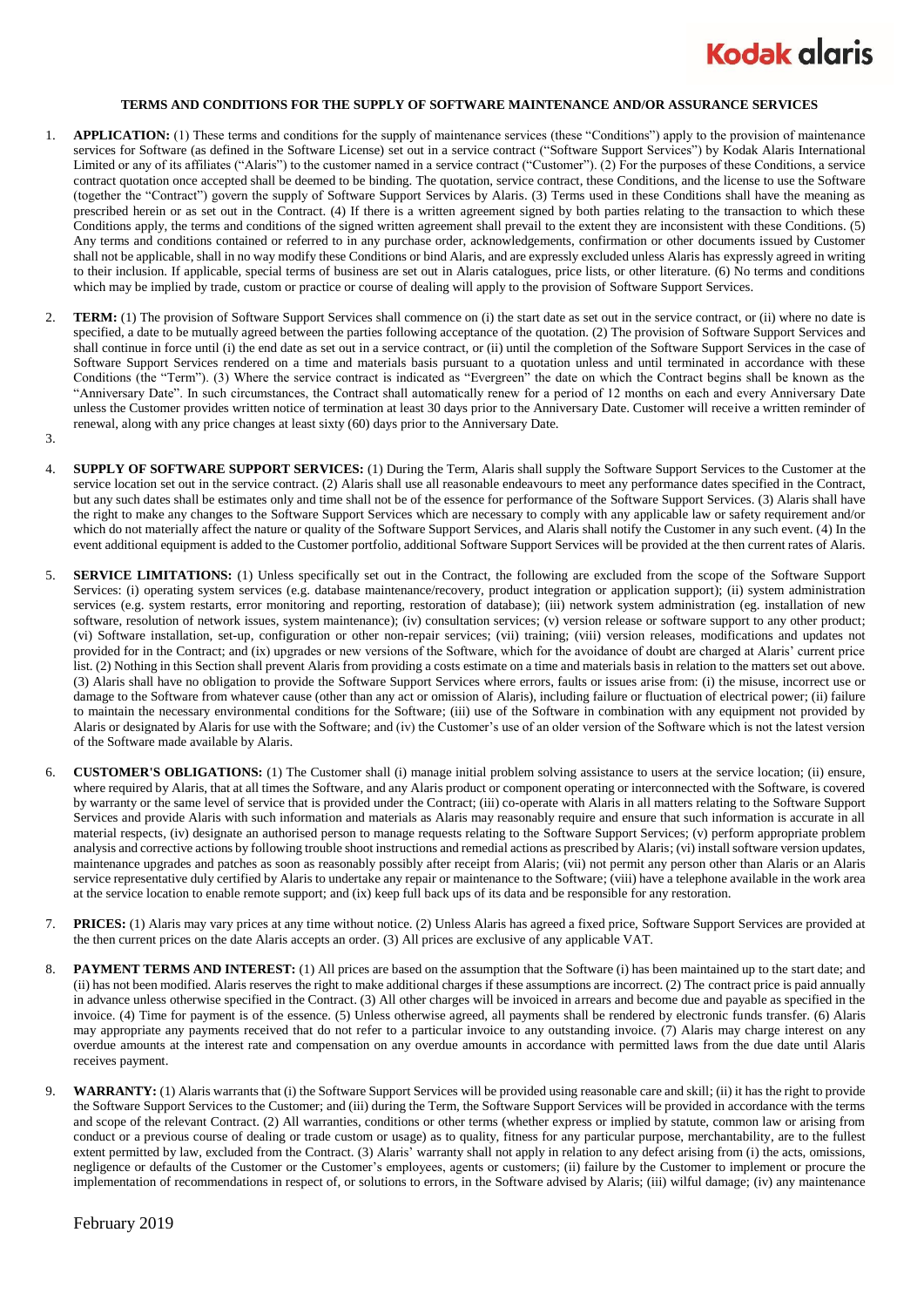of the Software by any person other than Alaris or its designees or without Alaris' prior written consent; (v) any failure, fault, accident, neglect or misuse of equipment, software or media not supplied by Alaris; and (vi) any breach of Customer's obligations under the Software License, howsoever arising. (4) Customer is not entitled to cancel or withdraw from any Contract or withhold payment of invoices or make deductions on account of Software Support Services claimed to be defective.

- 10. **LIMITATION OF LIABILITY**: (1)If not expressly provided for otherwise in these Conditions, in no event, whether in contract, tort (including in either case negligence), misrepresentation (other than fraudulent misrepresentation), breach of statutory duty or otherwise pursuant to the Contract, shall Alaris be liable for any loss of profits, anticipated savings, revenue, business, loss or corruption of data, loss of use, loss of goodwill, loss due to delay or any indirect, special, incidental or consequential loss or damage whatsoever. (2) Alaris' sole obligation and liability for breach of the warranty set out in Section 8 (1) above, is for Alaris to use commercially-reasonable efforts, at Alaris' expense, to replace software media or modify the Software so that the warranty specified under Section 8 (1) is true. In the event of a warranty claim, Customer shall be responsible for the removal of any defective Software and subsequent replacement of any replacement Software. (3) Subject to (1) and (2), Alaris' aggregate liability for all other claims, whether in contract, tort (including in either case negligence), misrepresentation (other than fraudulent misrepresentation), breach of statutory duty or otherwise pursuant to the Contract, shall be limited to the total price paid by the Customer for the specific Software giving rise to the claim in the 12 months prior to the claim in which the loss or damage occurred. (4) Nothing in the Contract shall be deemed to exclude or limit Alaris' liability in respect of: (i) Loss or damage caused by wilful intent or gross negligence of Alaris or Alaris' officers, employees, agents or contractors; (ii) Injuries to or death of any person, caused by Alaris or Alaris' officers, employees, agents or contractors; or (iii) any other liability which cannot be excluded at law. (5) Any claim for loss or damages, save for in relation to a claim pursuant to (4) must be notified to Alaris within twelve (12) months as from the date on which the damage was caused, failing which such claim is deemed to be waived.
- 11. **INTELLECTUAL PROPERTY:** (1) Customer acknowledges that all intellectual property rights meaning all inventions, patents, registered designs, design rights, database rights, copy rights know-how, trademarks, trade secrets and all other intellectual property rights, and the applications for any of the same and any rights or forms of protection of a similar nature and having equivalent or similar effect to any of them which may subsist anywhere in the world ("Intellectual Property Rights") in the Software Support Services shall belong to Alaris or the relevant third-party owners (as the case may be). (2) Customer shall not cause or permit any third party to cause any damage or endanger the Intellectual Property Rights of Alaris.
- 12. **INDEMNIFICATION:** (1) Without prejudice to any other rights of Alaris, Customer shall indemnify Alaris for any loss suffered by Alaris (including reasonable legal fees and costs) by reason of any use by Customer, Customer's employees, agents or customers, whether arising directly or indirectly, of the Software other than in accordance with the Contract. (2) Customer shall further indemnify and hold Alaris harmless against any loss or damage which it may suffer or incur as a result of the Customer's breach of any third-party additional terms howsoever arising. (3) In the event of a claim, or notification of an intention to make a claim, which may reasonably be considered likely to give rise to a liability under this indemnity ("Claim"), Customer shall: (i) as soon as reasonably practicable, give written notice of the Claim to Alaris specifying the nature of the Claim in reasonable detail; and (ii) not make any admission of liability, agreement or compromise in relation to the Claim. (4) Customer shall not, except with the prior written consent of Alaris, consent to entry of any judgment or enter into any settlement that does not include as an unconditional term the giving by the claimant or plaintiff to Alaris and its affiliates a release from all liability and blame with respect to the Claim.
- 13. **SUSPENSION AND TERMINATION:** (1) If Alaris' performance of any of its obligations under the Contract is prevented or delayed by any act or omission by the Customer or failure by the Customer to perform any relevant obligation ("Customer Default"), Alaris shall without limiting its other rights or remedies have the right to suspend performance of the Software Support Services until the Customer remedies the Customer Default, and to rely on the Customer Default to relieve it from the performance of any of its obligations (to the extent the Customer Default prevents or delays Alaris' performance of any of its obligations). (2) Alaris shall not be liable for any costs or losses sustained or incurred by the Customer arising directly or indirectly from Alaris' failure or delay to perform any of its obligations as set out in the Contract; and the Customer shall reimburse Alaris on written demand for any costs or losses sustained or incurred by Alaris arising directly or indirectly from the Customer Default. (3) Without prejudice to its other rights, Alaris may terminate the Contract or in its sole discretion suspend performance of the Software Support Services immediately by written notice to the Customer in the event that (i) Customer fails to pay any sums due under the Contract; (ii) Customer breaches any terms of the Contract, including failure to install software updates, maintenance upgrades and patches as soon as reasonably possible; (iii) Customer is unable to pay its debts as they fall due, passes a resolution for winding up (other than for the purposes of a solvent amalgamation or reconstruction) or if a court of competent jurisdiction makes an order to that effect, enters into a receivership or liquidation or otherwise ceases to carry on business or an analogous event occurs to Customer in any jurisdiction; or (iv) an event pursuant to Section 15.2 or pursuant to Section 17.6 where such event has persisted for more than 14 days.
- 14. **CONFIDENTIAL INFORMATION:** (1) All non-public, confidential or proprietary information of Alaris, including but not limited to, specifications, samples, patterns, designs, plans, drawings, documents, data, business operations, pricing, discounts or rebates, disclosed by Alaris in connection with the Contract, whether disclosed orally or disclosed or accessed in written, electronic or other form or media, and whether or not marked, designated or otherwise identified as "confidential," shall be deemed to be confidential, to be used solely for the purpose of performing under the Contract and may not be disclosed or copied unless authorized in advance by Alaris in writing. (2) Upon Alaris' request, Customer shall promptly return all documents and other materials received from Alaris and delete any copies made thereof. (3) Alaris shall be entitled to apply for injunctive relief for any violation of this Section. (4) This Section does not apply to information that is: (i) in the public domain; (ii) known to Customer at the time of disclosure; (iii) rightfully obtained by Customer on a non-confidential basis from a third party; or (iv) is required to be disclosed by any applicable law or by order of any Court of competent jurisdiction or any government body, agency or regulatory body, provided that the receiving party shall use all reasonable endeavours to give the disclosing party as much written notice of the disclosure as it reasonably can to enable the disclosing party to seek a protective order or other action protecting the confidential information from disclosure.
- 15. DATA PROTECTION: (1) Each party will comply with its obligations in terms of laws and regulations relating to the protection or disclosure of personal data, sensitive data or such other data which is deemed to be 'personal' pursuant to applicable data protection law in force from time to time. (2) Each party shall indemnify, defend and hold the other party harmless against claims resulting from or in connection with the indemnifying party's non-observance or insufficient observance of such obligations or any of its obligations in this Section 14.
- 16. **MAJOR BUSINESS CHANGE:** (1) If in the reasonable opinion of Alaris there is or is likely to be a major change in the business operations of Alaris or the Customer which has or could have an adverse impact on the viability of the provision of the Software Support Services to be supplied to the Customer ("Major Business Change"), Alaris shall notify the Customer and Alaris and the Customer shall meet and discuss in good faith whether the provisions of any Contract between Alaris and the Customer needs to be varied. (2) In the event that the parties cannot agree in good faith on such contract variations within a period of 30 days of the parties meeting, then either party has the right to terminate the Contract between them. (3) Unless otherwise agreed by Alaris and the Customer in writing, the rights and obligations of the parties which have arisen prior to termination shall not be affected and shall stay in full force and effect. For the avoidance of doubt, with effect from the date of termination, Alaris shall have no obligation to